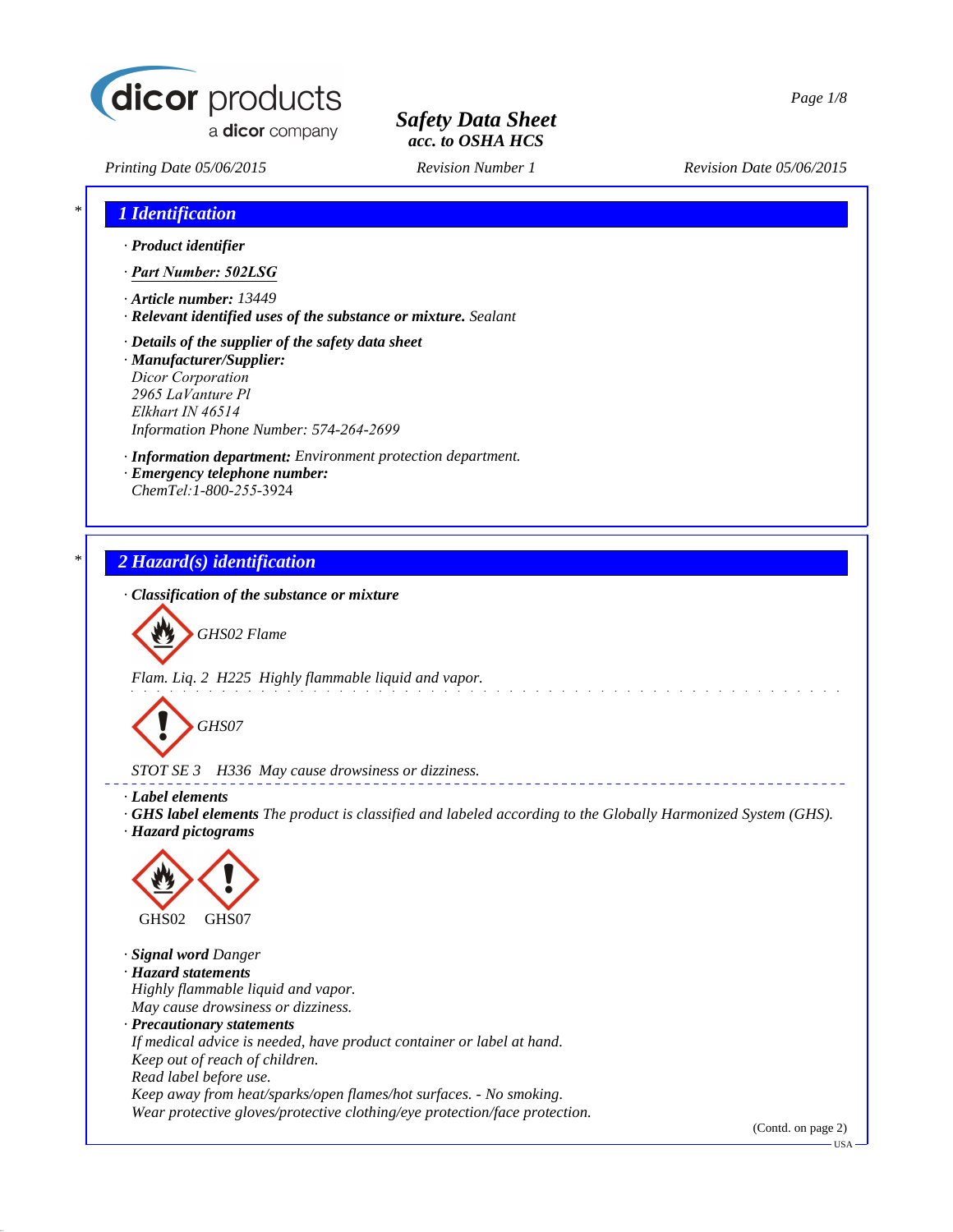*Printing Date 05/06/2015 Revision Number 1 Revision Date 05/06/2015*

#### *Part Number: 502LSG*



- *In case of unconsciousness place patient stably in side position for transportation.*
- *· After skin contact: Immediately wash with water and soap and rinse thoroughly.*
- *· After eye contact:*

*Rinse opened eye for 20 minutes under running water. If eye becomes irritated, obtain medical treatment. · After swallowing: Seek immediate medical advice.*

- *· Information for doctor:*
- *· Most important symptoms and effects, both acute and delayed No further relevant information available.*
- *· Indication of any immediate medical attention and special treatment needed*
- *No further relevant information available.*

(Contd. on page 3)

USA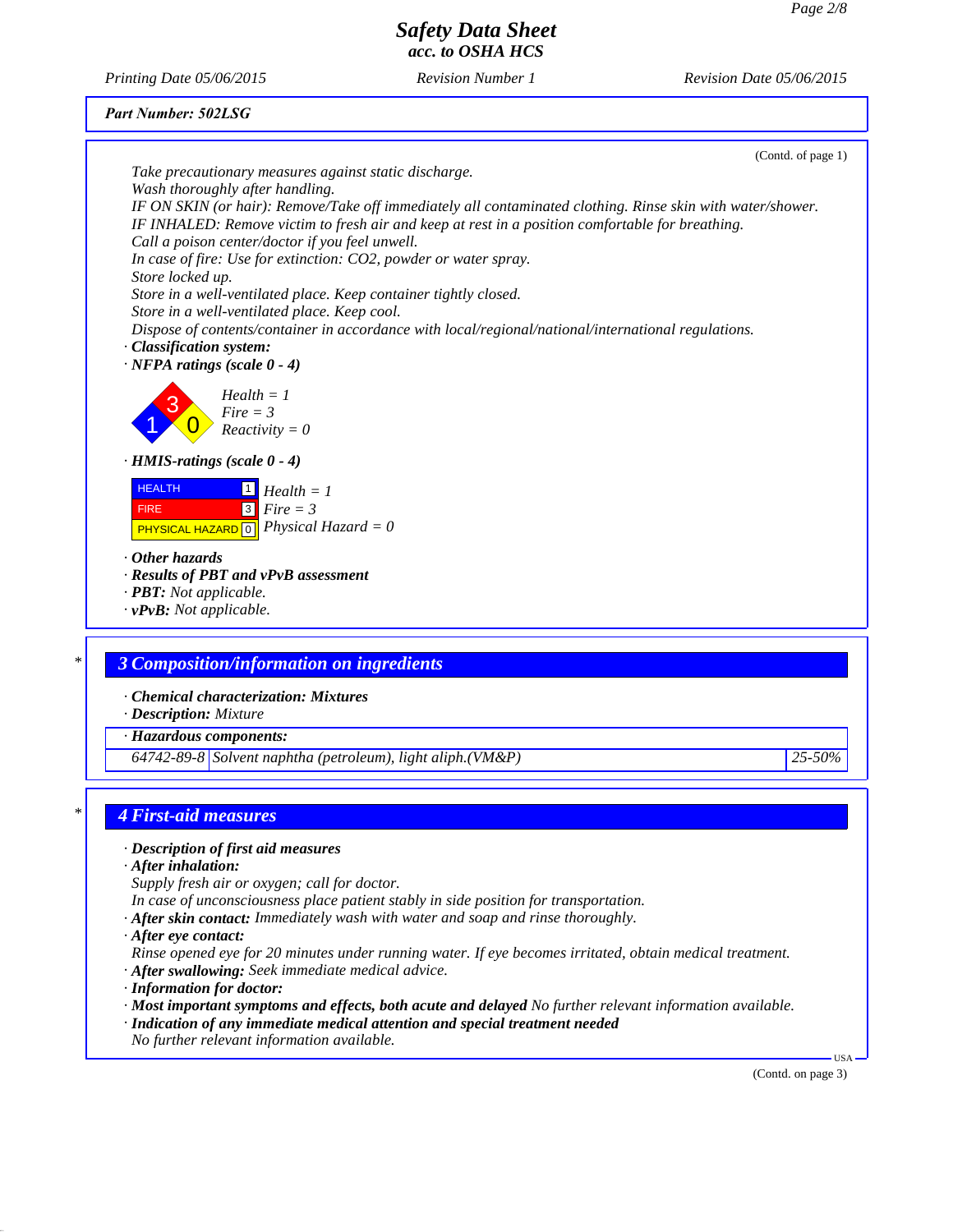*Printing Date 05/06/2015 Revision Number 1 Revision Date 05/06/2015*

*Part Number: 502LSG*

(Contd. of page 2)

### *\* 5 Fire-fighting measures*

- *· Extinguishing media*
- *· Suitable extinguishing agents:*

*CO2, extinguishing powder or water spray. Fight larger fires with water spray or alcohol resistant foam. Use fire fighting measures that suit the environment.*

- *· Advice for firefighters*
- *· Protective equipment: Protective clothing and respiratory protective device.*

### *\* 6 Accidental release measures*

- *· Personal precautions, protective equipment and emergency procedures Wear protective equipment. Keep unprotected persons away. Ensure adequate ventilation*
- *· Environmental precautions: Do not allow to enter sewers/ surface or ground water.*
- *· Methods and material for containment and cleaning up: Absorb with liquid-binding material (sand, diatomite, acid binders, universal binders, sawdust). Ensure adequate ventilation.*

*Dispose of contaminated material as waste in accordance with federal state and local regulations.*

- *· Reference to other sections*
- *See Section 7 for information on safe handling.*
- *See Section 8 for information on personal protection equipment.*
- *See Section 13 for disposal information.*

#### *\* 7 Handling and storage*

#### *· Handling:*

- *· Precautions for safe handling*
- *Avoid prolonged or repeated contact with skin.*
- *Avoid contact with eyes.*
- *Wash thoroughly after handling.*
- *Ensure good ventilation/exhaustion at the workplace.*
- *Prevent formation of aerosols.*
- *Open containers in a well ventilated area and avoid breathing headspace vapors.*
- *· Information about protection against explosions and fires:*
- *Store in cool dry area away from direct heat (60-90 degrees F).*
- *· Conditions for safe storage, including any incompatibilities*
- *· Storage:*
- *· Requirements to be met by storerooms and receptacles: Store in a cool location away from direct heat.*
- *· Information about storage in one common storage facility: Store as flammable liquid.*
- *· Further information about storage conditions: Keep receptacle tightly sealed.*
- *· Specific end use(s) No further relevant information available.*

### *\* 8 Exposure controls/personal protection*

- *· Additional information about design of technical systems: No further data; see item 7.*
- *· Control parameters*
- *· Components with limit values that require monitoring at the workplace:*

*The product does not contain any relevant quantities of materials with critical values that have to be monitored at the workplace.*

(Contd. on page 4)

USA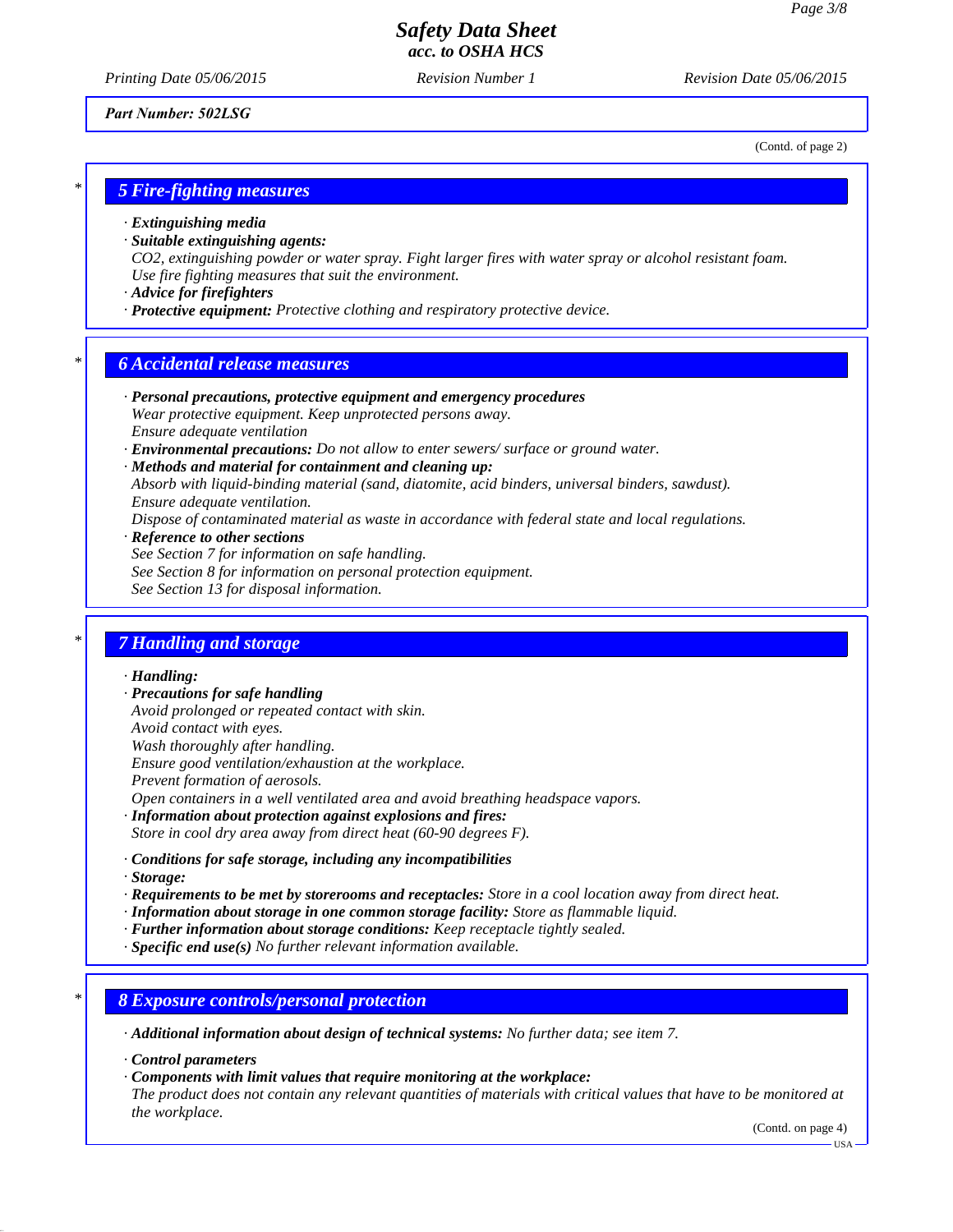USA

# *Safety Data Sheet acc. to OSHA HCS*

*Printing Date 05/06/2015 Revision Number 1 Revision Date 05/06/2015*

### *Part Number: 502LSG*

| $\cdot$ <b>Additional information:</b> The lists that were valid during the creation were used as basis.                                                                                                                                                                                         | (Contd. of page 3) |
|--------------------------------------------------------------------------------------------------------------------------------------------------------------------------------------------------------------------------------------------------------------------------------------------------|--------------------|
| · Exposure controls                                                                                                                                                                                                                                                                              |                    |
| · Personal protective equipment (see listings below)                                                                                                                                                                                                                                             |                    |
| · General protective and hygienic measures:                                                                                                                                                                                                                                                      |                    |
| Keep away from foodstuffs, beverages and feed.                                                                                                                                                                                                                                                   |                    |
| Immediately remove all soiled and contaminated clothing.                                                                                                                                                                                                                                         |                    |
| Wash hands before breaks and at the end of work.                                                                                                                                                                                                                                                 |                    |
| Store protective clothing separately.                                                                                                                                                                                                                                                            |                    |
| · Breathing equipment:                                                                                                                                                                                                                                                                           |                    |
| Use approved respiratory protection equipment when airborne exposure is excessive. Consult the respirator<br>manufacturer to determine the appropriate type of equipment for a given application. Observe respirator use<br>limitations specified by the manufacturer.<br>· Protection of hands: |                    |
| Protective gloves                                                                                                                                                                                                                                                                                |                    |
| The glove material has to be impermeable and resistant to the product/the substance/the preparation.                                                                                                                                                                                             |                    |
| · Material of gloves                                                                                                                                                                                                                                                                             |                    |
| Nitrile rubber, NBR                                                                                                                                                                                                                                                                              |                    |
| The selection of the suitable gloves does not only depend on the material, but also on further marks of quality and<br>varies from manufacturer to manufacturer.                                                                                                                                 |                    |
| · Eye protection: Safety glasses with side shields.                                                                                                                                                                                                                                              |                    |

*· Body protection: Protective work clothing*

| · Information on basic physical and chemical properties |                               |
|---------------------------------------------------------|-------------------------------|
|                                                         |                               |
| Paste                                                   |                               |
|                                                         |                               |
| Medium                                                  |                               |
| Characteristic                                          |                               |
| Not determined.                                         |                               |
|                                                         |                               |
| Undetermined.                                           |                               |
| 127 °C (261 °F)                                         |                               |
| 13 °C (55 °F)                                           |                               |
| Product is not selfigniting.                            |                               |
| Product does not present an explosion hazard.           |                               |
| 1.19                                                    |                               |
| Not determined.                                         |                               |
| Not determined.                                         |                               |
| · Solubility in / Miscibility with                      |                               |
| <i>Insoluble</i>                                        |                               |
|                                                         |                               |
|                                                         | Light grey<br>Not determined. |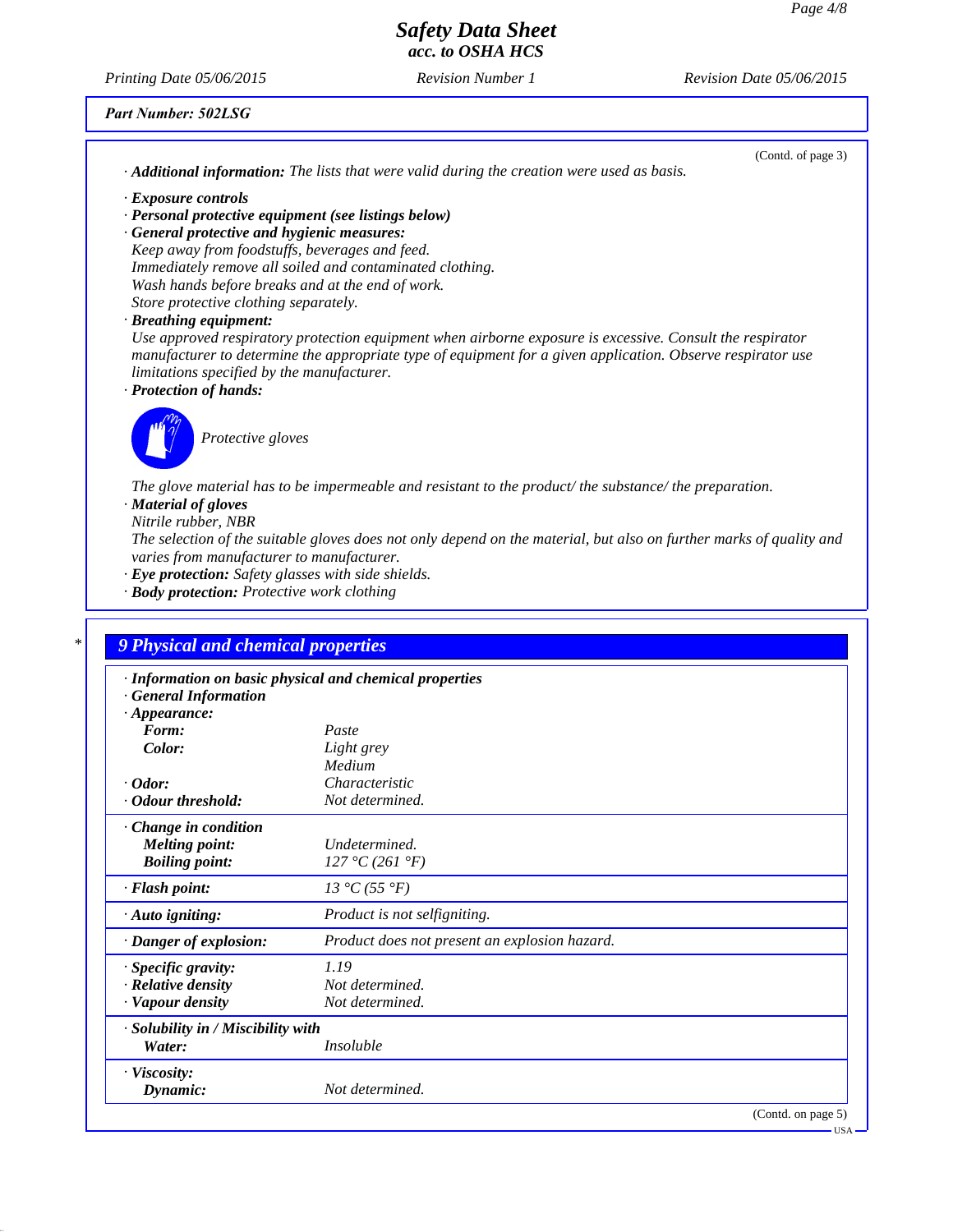*Printing Date 05/06/2015 Revision Number 1 Revision Date 05/06/2015*

*Part Number: 502LSG*

|                                                                      |                                                                              | (Contd. of page 4) |
|----------------------------------------------------------------------|------------------------------------------------------------------------------|--------------------|
| Kinematic:                                                           | Not determined.                                                              |                    |
| · Solvent content:<br>Organic solvents:<br>$\cdot$ Other information | 32.5%<br>$VOC$ : = 3.04 lb/gal OR 364 GRAMS/L<br>Weight per gallon: $= 9.92$ |                    |

## *\* 10 Stability and reactivity*

- *· Reactivity*
- *· Chemical stability*
- *· Thermal decomposition / conditions to be avoided: No decomposition if used according to specifications.*
- *· Possibility of hazardous reactions No dangerous reactions known.*
- *· Conditions to avoid No further relevant information available.*
- *· Incompatible materials: Strong oxidizers, acids, and bases.*
- *· Hazardous decomposition products:*

*OXIDES OF CARBONS AND NITROGEN UNDER BURNING CONDITIONS.*

### *\* 11 Toxicological information*

- *· Information on toxicological effects*
- *· Acute toxicity:*
- *· Primary irritant effect:*
- *· on the skin: May irritate the skin.*
- *· on the eye: May irritate the eye.*
- *· Sensitization: No sensitizing effects known.*
- *· Additional toxicological information: When used and handled according to specifications, the product does not have any harmful effects according to our experience and the information provided to us.*

#### *· Carcinogenic categories*

*· IARC (International Agency for Research on Cancer)*

*None of the ingredients is listed.*

*· NTP (National Toxicology Program)*

*None of the ingredients is listed.*

*· OSHA-Ca (Occupational Safety & Health Administration)*

*None of the ingredients is listed.*

# *\* 12 Ecological information*

*· Toxicity*

- *· Aquatic toxicity: No further relevant information available.*
- *· Persistence and degradability No further relevant information available.*
- *· Behavior in environmental systems:*
- *· Bioaccumulative potential No further relevant information available.*
- *· Mobility in soil No further relevant information available.*
- *· Additional ecological information:*
- *· General notes: At present there are no ecotoxicological assessments.*
- *· Results of PBT and vPvB assessment*
- *· PBT: Not applicable.*

(Contd. on page 6)

USA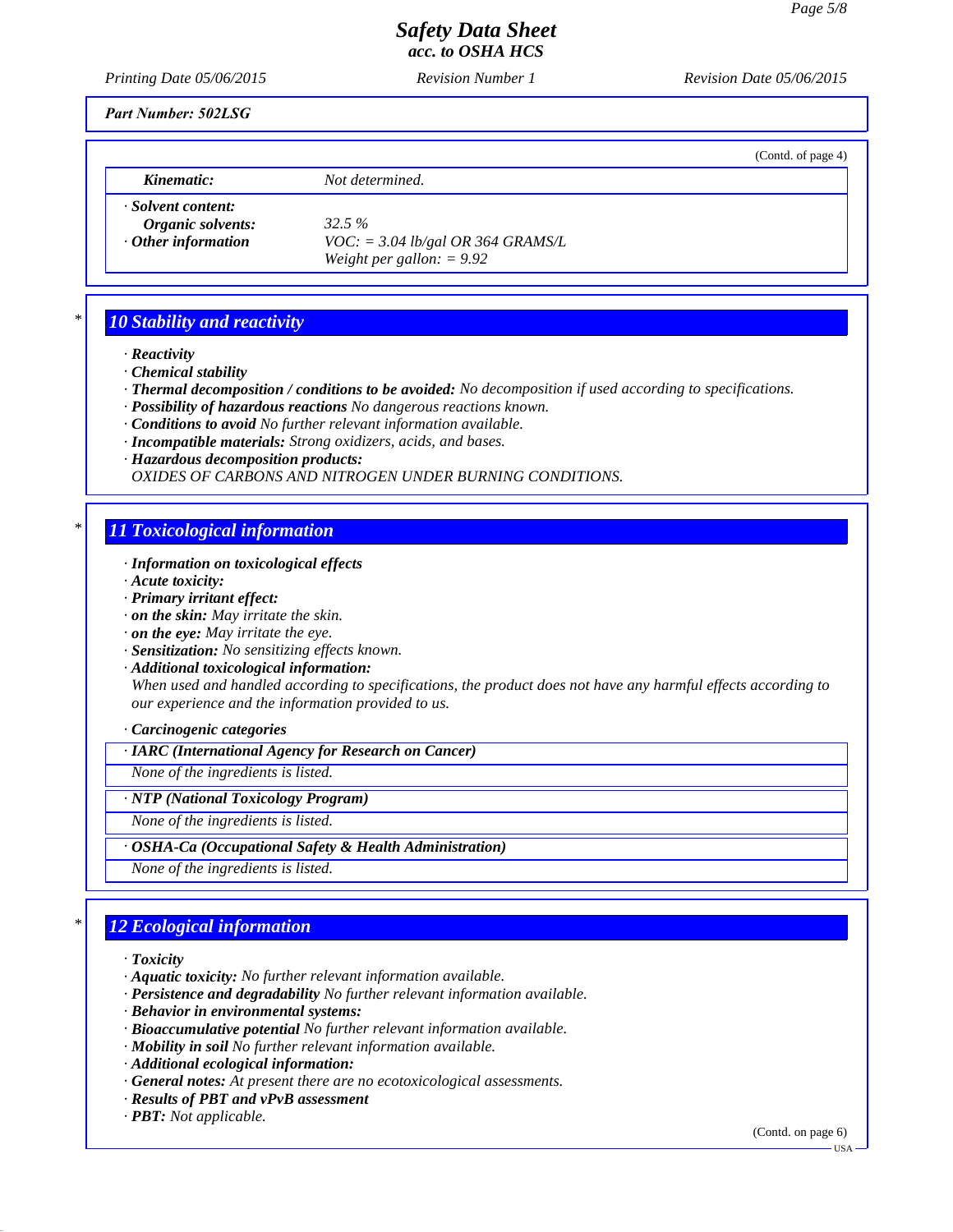*Printing Date 05/06/2015 Revision Number 1 Revision Date 05/06/2015*

*Part Number: 502LSG*

*· vPvB: Not applicable.*

*· Other adverse effects No further relevant information available.*

# *\* 13 Disposal considerations*

*· Waste treatment methods*

*· Recommendation: Must be specially treated adhering to official regulations.*

*· Uncleaned packagings:*

*· Recommendation: Disposal must be made according to official regulations.*

| $\cdot$ UN-Number<br>· DOT, ADR, IMDG, IATA                                         | <b>UN1133</b>                      |
|-------------------------------------------------------------------------------------|------------------------------------|
| · UN proper shipping name<br>· DOT, IMDG, IATA<br>$\cdot$ ADR                       | <b>ADHESIVES</b><br>1133 ADHESIVES |
| · Transport hazard class(es)                                                        |                                    |
| $\cdot$ DOT                                                                         |                                    |
| · Class<br>$-Label$                                                                 | 3 Flammable liquids<br>3           |
| · ADR, IMDG, IATA                                                                   |                                    |
| · Class                                                                             | 3 Flammable liquids                |
| $-Label$                                                                            | 3                                  |
| · Packing group<br>· DOT, ADR, IMDG, IATA                                           | III                                |
| · Environmental hazards:                                                            | Not applicable.                    |
| · Special precautions for user                                                      | Warning: Flammable liquids         |
| · Transport in bulk according to Annex II of<br><b>MARPOL73/78 and the IBC Code</b> | Not applicable.                    |
|                                                                                     |                                    |
| · Transport/Additional information:                                                 |                                    |

(Contd. of page 5)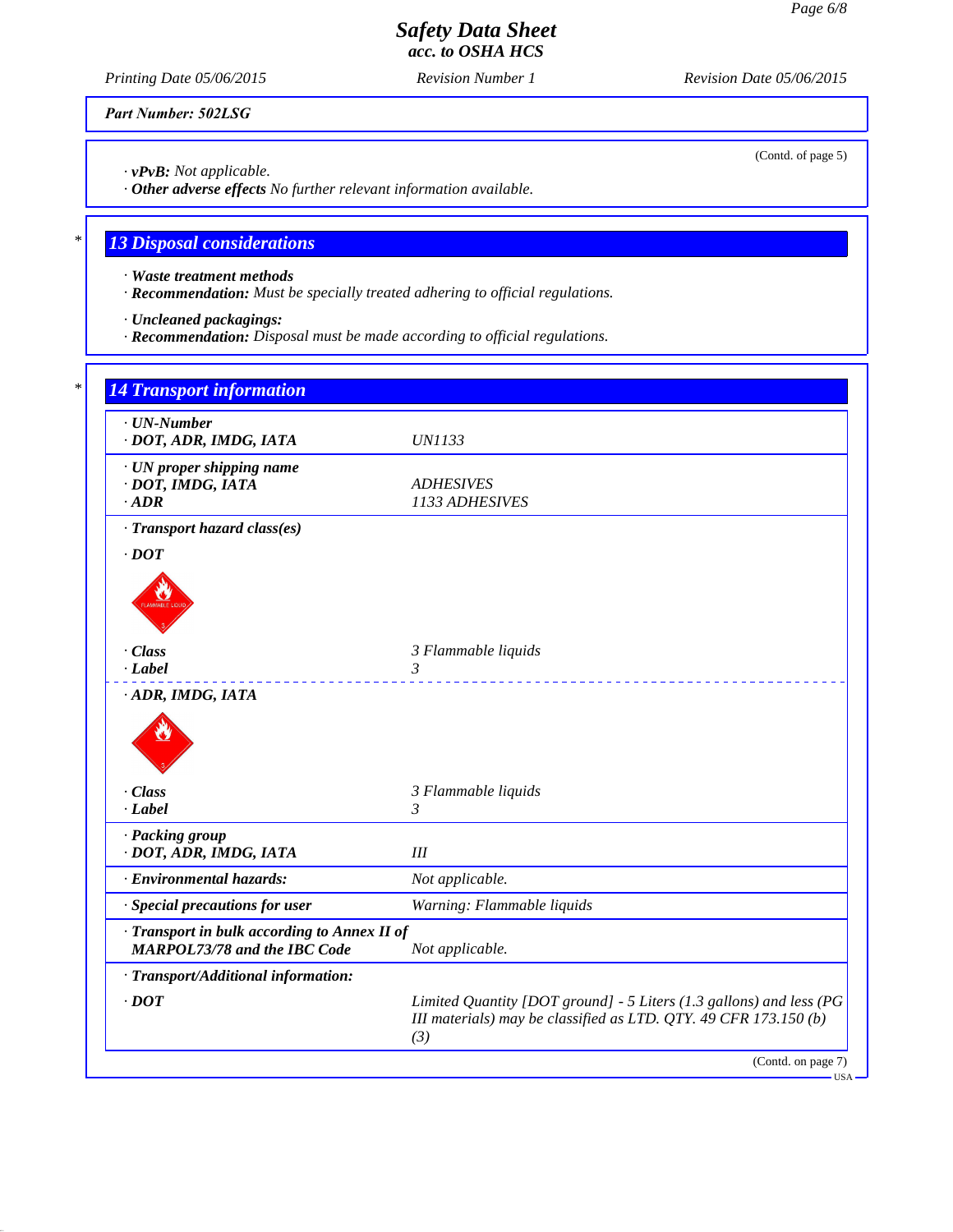(Contd. of page 6)

### *Safety Data Sheet acc. to OSHA HCS*

*Printing Date 05/06/2015 Revision Number 1 Revision Date 05/06/2015*

*Part Number: 502LSG*

*· UN "Model Regulation": UN1133, ADHESIVES, 3, III*

#### *\* 15 Regulatory information*

*· Safety, health and environmental regulations/legislation specific for the substance or mixture · Sara*

*· Section 355 (extremely hazardous substances):*

*None of the ingredients is listed.*

*· Section 313 (Specific toxic chemical listings):*

*None of the ingredients is listed.*

*· TSCA (Toxic Substances Control Act):*

*All components of this product are on the TSCA Inventory or are exempt from TSCA Inventory requirements.*

*· Proposition 65*

*· Chemicals known to cause cancer:*

*All ingredients are listed.*

*· Chemicals known to cause reproductive toxicity:*

*None of the ingredients is listed.*

*· (DSL) Canada Dosmestic Substance List*

*All components of this product are on the DSL(Canada Domestic Substance list) or are exempt from DSL requirements.*

*· Cancerogenity categories*

*· EPA (Environmental Protection Agency)*

*None of the ingredients is listed.*

*· TLV (Threshold Limit Value established by ACGIH)*

*None of the ingredients listed.*

*· MAK (German Maximum Workplace Concentration)*

*None of the ingredients is listed.*

*· NIOSH-Ca (National Institute for Occupational Safety and Health)*

*None of the ingredients is listed.*

*· National regulations:*

*· Water hazard class: Water hazard class 3 (Self-assessment): extremely hazardous for water.*

*· Chemical safety assessment: A Chemical Safety Assessment has not been carried out.*

### *\* 16 Other information*

*Although the information and recommendations set forth in this SDS are presented in good faith and are believed to be correct as of the date of this SDS, Dicor Corporation makes no representations as to the completeness or accuracy thereof. Information is supplied on the condition that the persons receiving and using it will make their own determination as to the suitability for their purpose prior to use. In no event will Dicor Corporation or any affiliate thereof be responsible for damages of any nature whatsoever resulting from the use or reliance on the information set forth in the SDS.*

*· Department issuing SDS: Environment protection department.*

*· Creation Date: 07/31/2007*

*· Date of preparation / last revision 05/06/2015 / -*

(Contd. on page 8)

USA